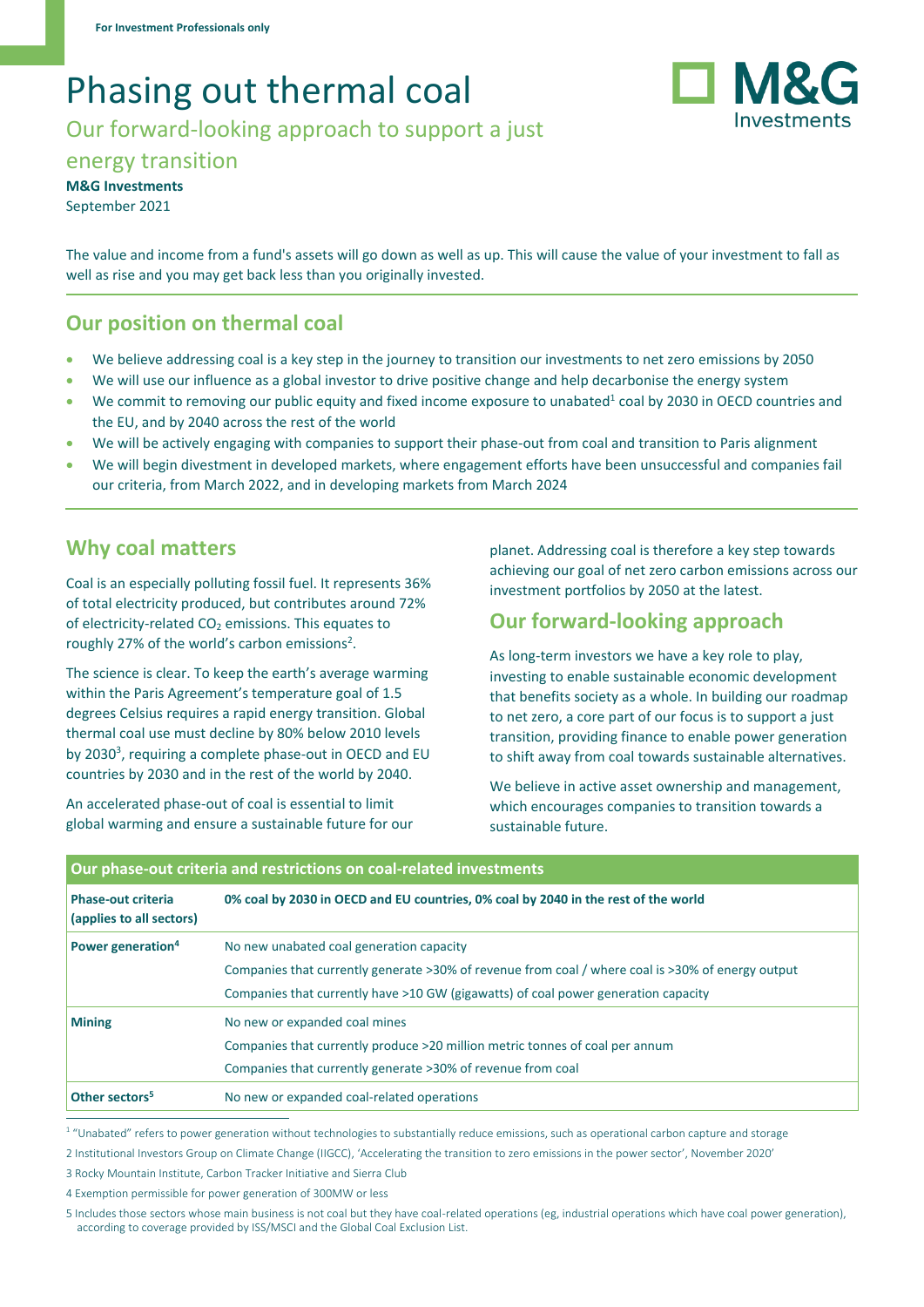We will use our influence as a global investor to change companies' strategies and policies, to facilitate the cessation of new coal capacity and the phasing out of existing capacity. In this way, we will seek to help to decarbonise the real economy, rather than simply decarbonising investment portfolios, with coal being retired over the course of our timeframes.

As part of this, we commit to removing our exposure to unabated coal across our investments in listed equities and fixed income by 2030 in OECD countries and the EU, and by 2040 across the rest of the world.

## **Our policy in action**

As active investors, we believe in active management, preferring stock selection, engagement and voting (where relevant) over exclusion, and as a responsible investor we seek to support companies transitioning towards the creation of a more sustainable economy.

Our approach applies to all listed equity and public fixed income investments, and we are using third-party data providers MSCI, ISS and the Global Coal Exclusions List to identify the initial list of 'coal-related' issuers in scope. However, the third-party data available is generally backward-looking and can be subject to inaccuracies and obsolescence.

We wish to place due emphasis on forward-looking factors, in addition to the coal expansion criteria, and therefore we are undertaking detailed qualitative analysis of securities across benchmarks and portfolios in order to determine:

- The accuracy of the population captured by the screens, undertaking further investigation to eliminate what we would consider to be false positives.
- The nature of companies' transition plans, the extent to which they are aligned to the Paris Agreement, and the further information required to determine their credibility and to evidence progress made towards Paris alignment.
- The list of companies which clearly fail our criteria and therefore qualify for divestment or exclusion.
- Where engagement is appropriate, to define the objectives and actions required within a specified time period for each company, to support their phase-out from coal and transition to Paris alignment.

We will incorporate the coal-related investments identified for engagement within our climate engagement target list. The target list was created in 2020, and has focused our climate change engagement on our largest exposures with high carbon emissions, particularly laggards.

Meaningful engagement with our investee companies on climate change is part of what makes active investment so powerful, whether acting on our own or working collectively as part of the Institutional Investors Group on Climate Change or Climate Action 100+.

We will implement this approach in two phases. We are now in the **engagement phase** where we will be:

- Working in partnership with our clients, engaging with them on our approach to coal-related investments as a key step in the journey to transition their investments to net zero by 2050.
- Completing the forward-looking qualitative screening of securities across benchmarks and portfolios.
- Engaging with our investee companies where appropriate.
- Making changes to funds and mandates to prepare to go live.

#### **Divesting where necessary**

In the **second phase from March 2022**, we will begin divestment in developed markets where companies do not comply with our restrictions on coal-related investments.

Divestment in emerging markets will follow two years later, given the nature of the energy mix, the additional engagement requirements and the necessity of encouraging a just transition for regions which are currently coal reliant.

We will divest from assets where companies do not have a credible public plan to phase out coal-related activities by 2030 (OECD and EU) or by 2040 (rest of the world), and where they fail to achieve specific, time-bound objectives in supporting their exit from coal.

#### **Powering past coal**

We will apply our thermal coal position to all of our funds and third-party mandates, unless the client requests otherwise, or the fund has been exempted for risk management reasons.

Phasing out coal is a key building block in our net zero investment framework, and provides the foundation for how we will approach other high carbon investments.

This is why we have joined the Powering Past Coal Alliance, a coalition of governments, businesses and organisations working to advance the transition from unabated coal power generation to clean energy.